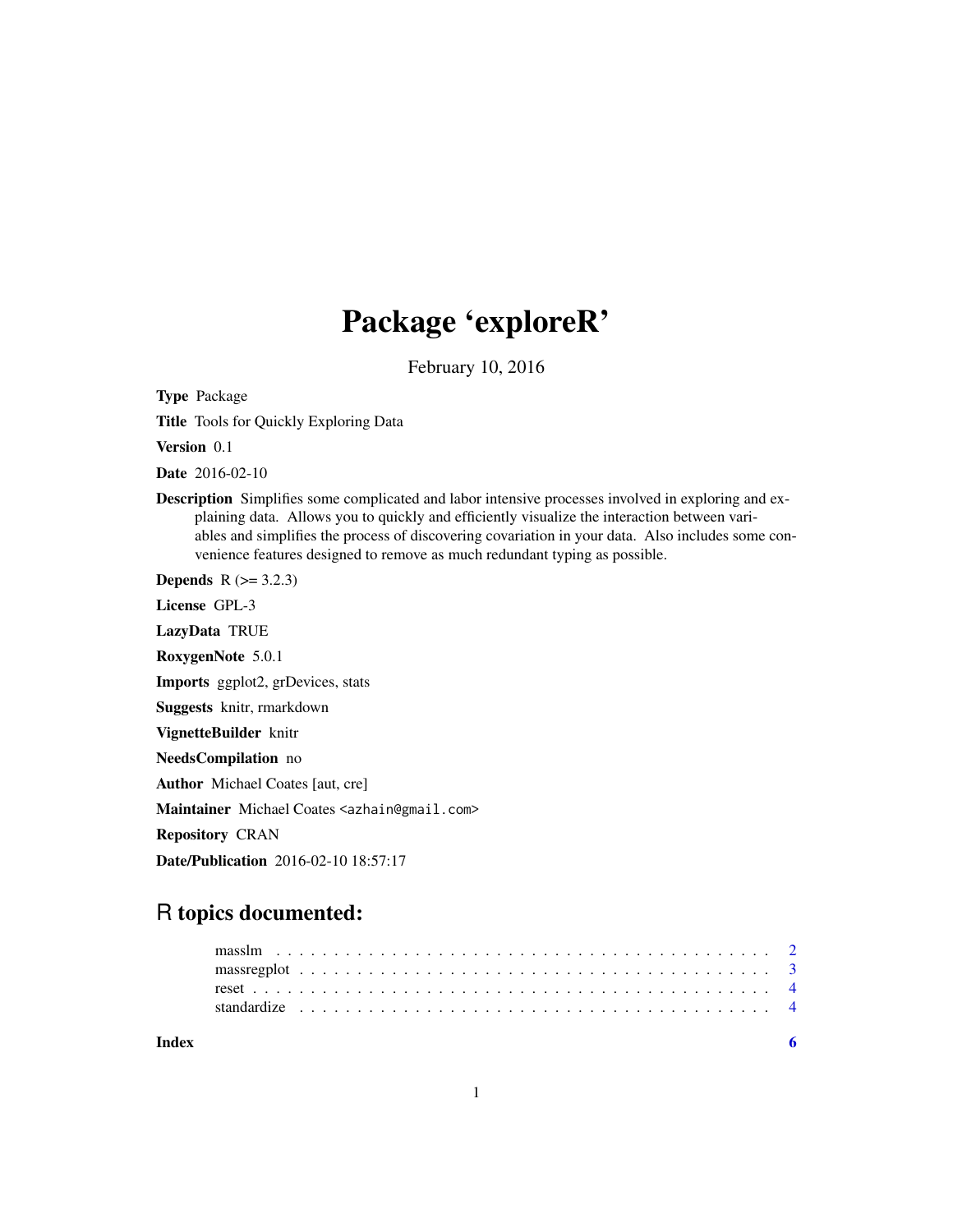<span id="page-1-0"></span>

#### Description

This function takes in a dataframe, the dependent variable, and optionally a character vector of independent variables you want the function to ignore. It then produces a dataframe of regression results.

#### Usage

```
masslm(data, dv-var, ignore = NULL, pround = TRUE, cround = TRUE)
```
#### Arguments

| data    | data.frame object that contains both the dependent variable and predictor vari-<br>ables you want to regress.                                                                                                                                   |
|---------|-------------------------------------------------------------------------------------------------------------------------------------------------------------------------------------------------------------------------------------------------|
| dv.var  | single dependent variable you want to regress your predictors on.                                                                                                                                                                               |
| ignore  | accepts a character vector of one or more variables you want the function to<br>skip. If nothing is passed through this option, the function will attempt to run a<br>regression between the dependent variable and every other column of data. |
| p.round | set to TRUE by default. If left TRUE, will round off the P value outputs to their<br>6 significant digits. Can be a problem for numbers larger than 999999, set to<br>false to return the raw number.                                           |
| c.round | set to TRUE by default. If left TRUE, will round off the Coefficient outputs to<br>their 6 significant digits. Can be a problem for numbers larger than 999999, set<br>to false to return the raw number.                                       |

#### Value

data.frame containing three columns of data, IV, Coefficient, and P.Value. If one of the columns of data not excluded from the function contained character type data, the function will print an error recommending the user attempt to convert the variable to a factor.

#### Examples

```
exam.df <- iris
masslm(exam.df, "Sepal.Width", ignore = "Species")
masslm(exam.df, "Sepal.Width", ignore = c("Species", "Petal.Width"))
```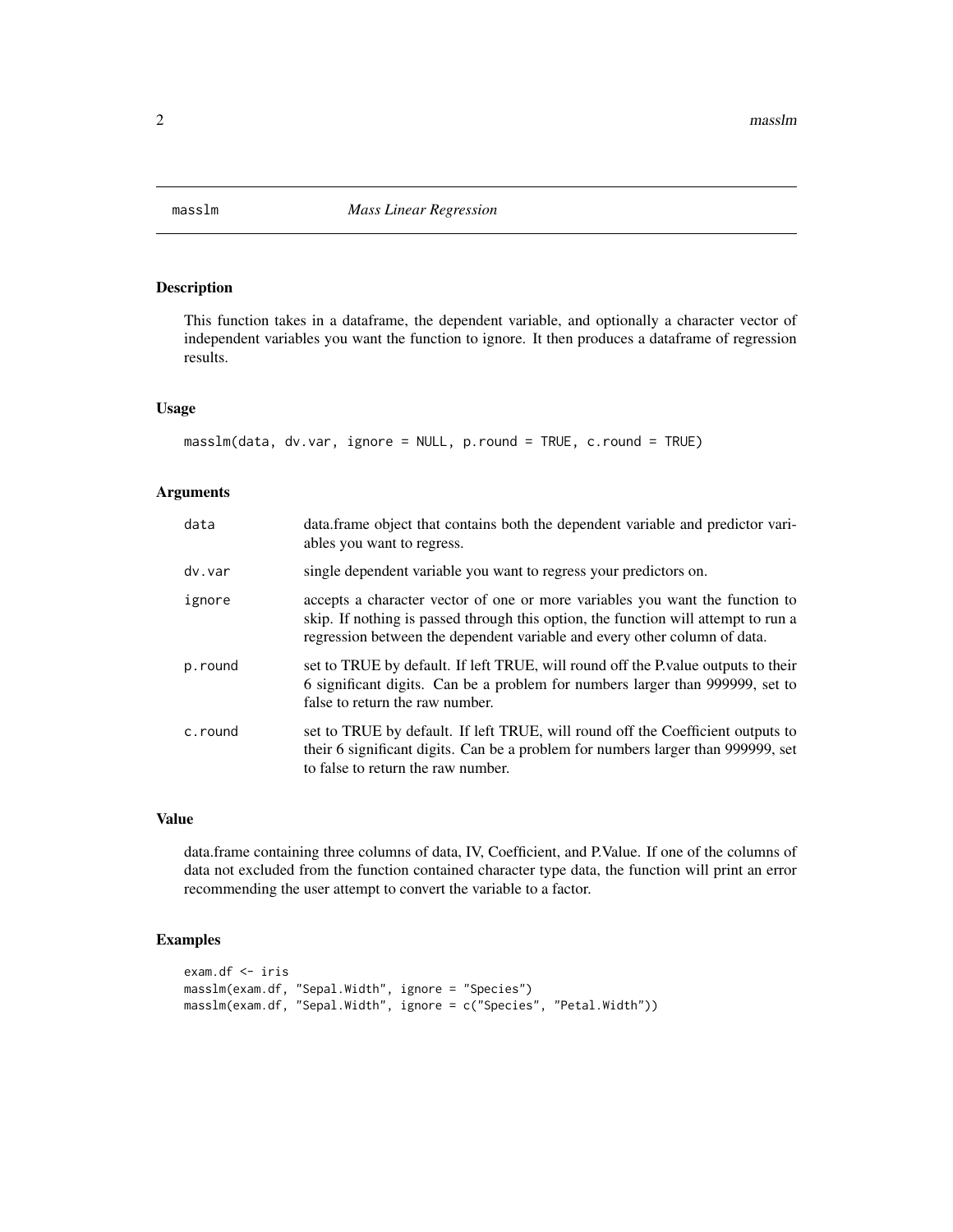<span id="page-2-0"></span>

#### Description

This function takes in a dataframe, the dependent variable, and optionally a character vector of independent variables you want the function to ignore, and produces a regression plot of every variable compared to the dependent variable passed into the function. It will ignore columns which contain characters and (also optional) factors.

#### Usage

```
massregplot(data, dv.var, ignore = NULL, save = NULL,
  include.factors = FALSE, include.se = TRUE)
```
#### Arguments

| data            | data.frame object that contains both the dependent variable and predictor vari-<br>ables you want to plot.                                                                                                                                     |
|-----------------|------------------------------------------------------------------------------------------------------------------------------------------------------------------------------------------------------------------------------------------------|
| dv.var          | single dependent variable you want to plot your predictors against.                                                                                                                                                                            |
| ignore          | accepts a character vector of one or more variables you want the function to<br>skip. If nothing is passed through this option, the function will attempt to create<br>a graph plotting the dependent variable and every other column of data. |
| save            | accepts a character. If the function recieves a character, it will create a pdf file<br>with that name and leave the plots in there.                                                                                                           |
| include.factors |                                                                                                                                                                                                                                                |
|                 | if TRUE, will also plot factor variables against your dv. Otherwise it will skip<br>these as regression plots of categorical variables are of imited use.                                                                                      |
| include.se      | if left TRUE, will shade the area around the regression line with the 95% con-<br>fidence interval range. Setting to FALSE will plot only the regression line to a<br>scatter plot for each paring of variables.                               |

#### Value

Doesn't return a value, per se, but will generate side effects like plotting all the graphs created by the function. If the save option is used, it will save all generated graphs to a pdf file whose name is specified by the user.

#### Examples

```
exam.df <- iris
massregplot(exam.df, "Sepal.Length", ignore = "Species")
massregplot(exam.df, "Sepal.Length", ignore = c("Species", "Petal.Width"), include.se = FALSE)
```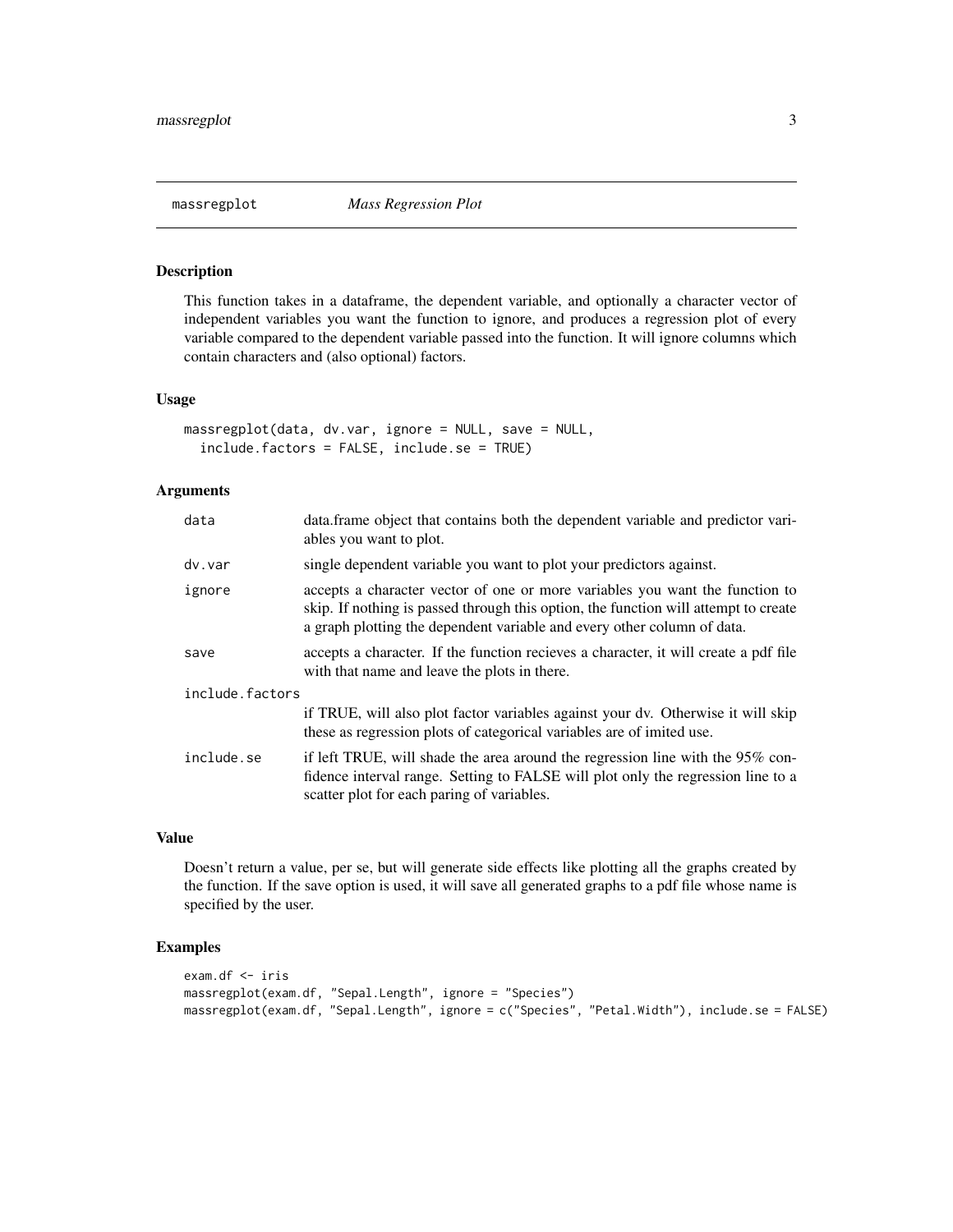<span id="page-3-0"></span>

#### Description

This function simply erases the the console, detaches all packages and removes all data from the global environment. The purpose of which is to provide an easy command which can clean up the workspace. Very useful after you spend some time experimenting.

#### Usage

reset()

#### Examples

reset()

standardize *Standardize Variables*

#### Description

This function takes in a dataframe, the name of any number of variables. It then returns either a vector or a dataframe of scaling results. If passed a single variable name, standardize will return a the standardized variable as a vector, when passed 2 or more variable names, standardize will return a data frame containing all of the standardized variables.

#### Usage

standardize(data, variable, type = "absolute")

#### Arguments

| data     | data frame object that contains both the dependent variable and predictor vari-<br>ables you want to regress.                                                                                  |
|----------|------------------------------------------------------------------------------------------------------------------------------------------------------------------------------------------------|
| variable | variable name or vector of names for variables you want standardized.                                                                                                                          |
| type     | by default, 'absolute' will scale every variable from 0 to 1. "classic" is a lit-<br>the more complicated where the variable is rescaled the mean equaling 0 and a<br>standard deviation is 1. |

#### Details

Often times we are forced to compare variables which exist on different scales, but how do you compare the coefficient for a country's population to one that's much smaller? Standardizing your variables can make reading regression results more useful because it will make coeficients more comparable.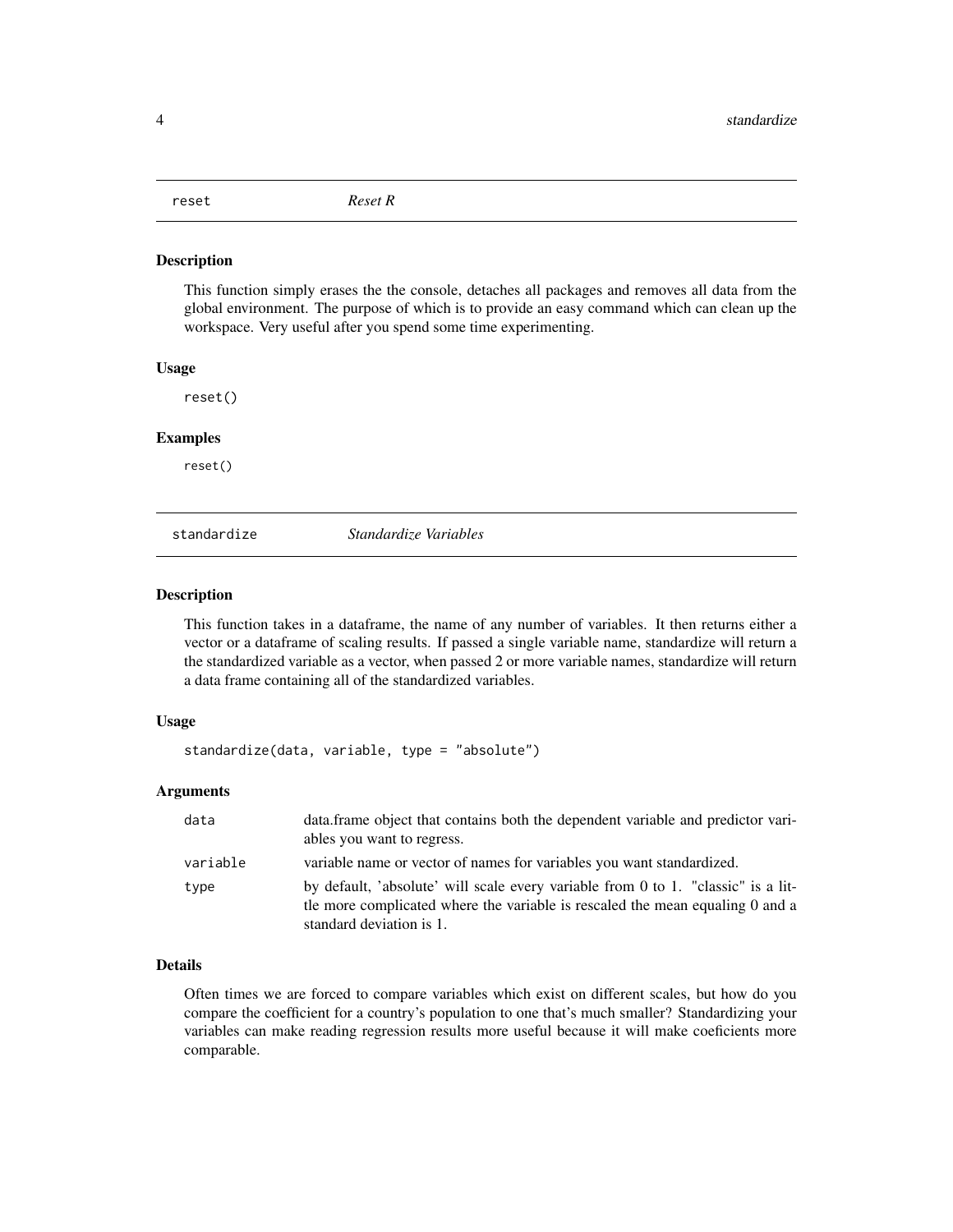#### standardize 5

#### Value

if the function is passed a single variable to standardize, it will return a vector of all obeservations in the variable standardized. If the function is passed more than one variable name, it will return a data-frame containing the new observation values.

#### Examples

```
exam.df <- iris
standardize(exam.df, "Petal.Width")
standardize(exam.df, c("Petal.Width", "Petal.Length"), type = "classic")
```